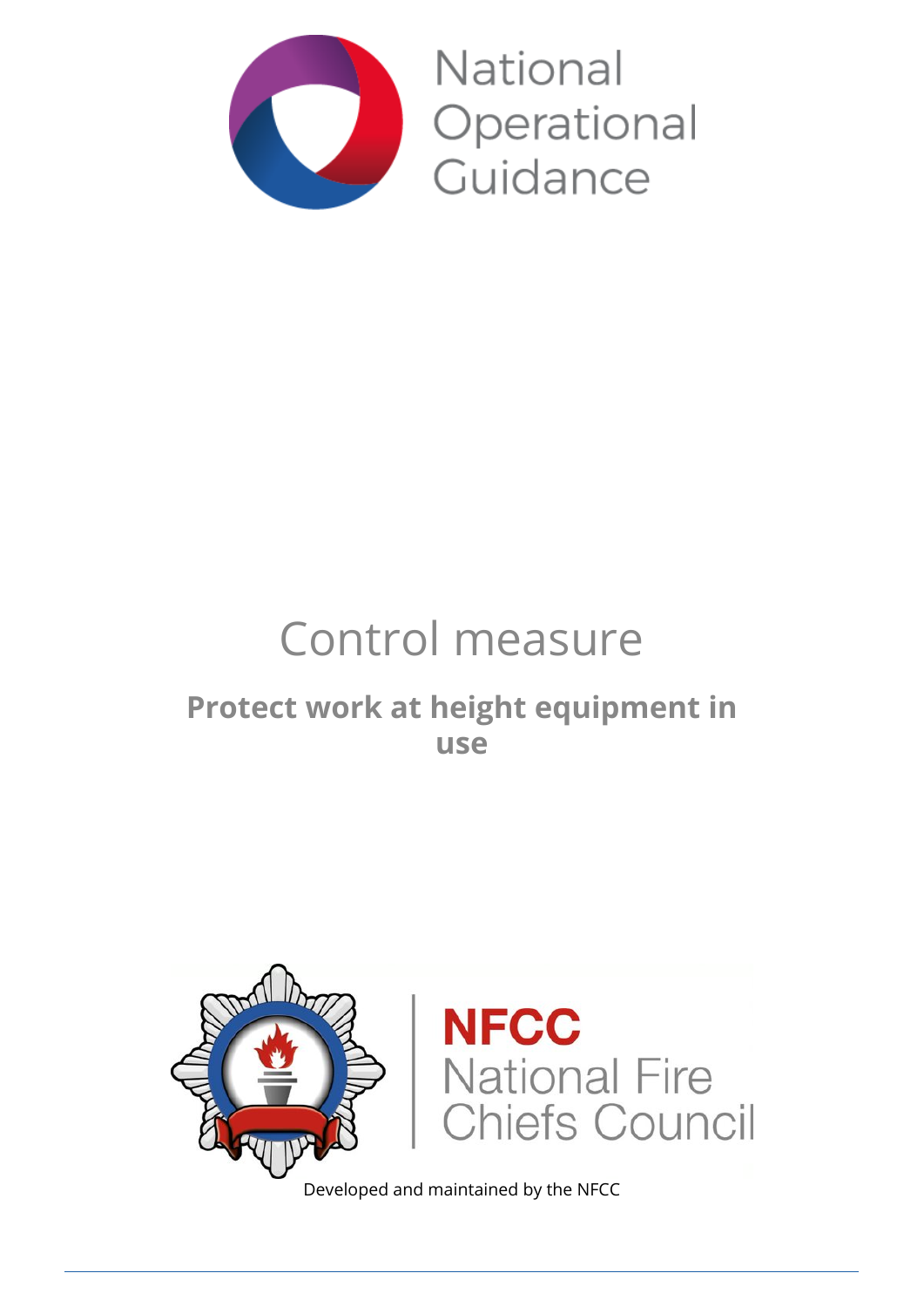



### Contents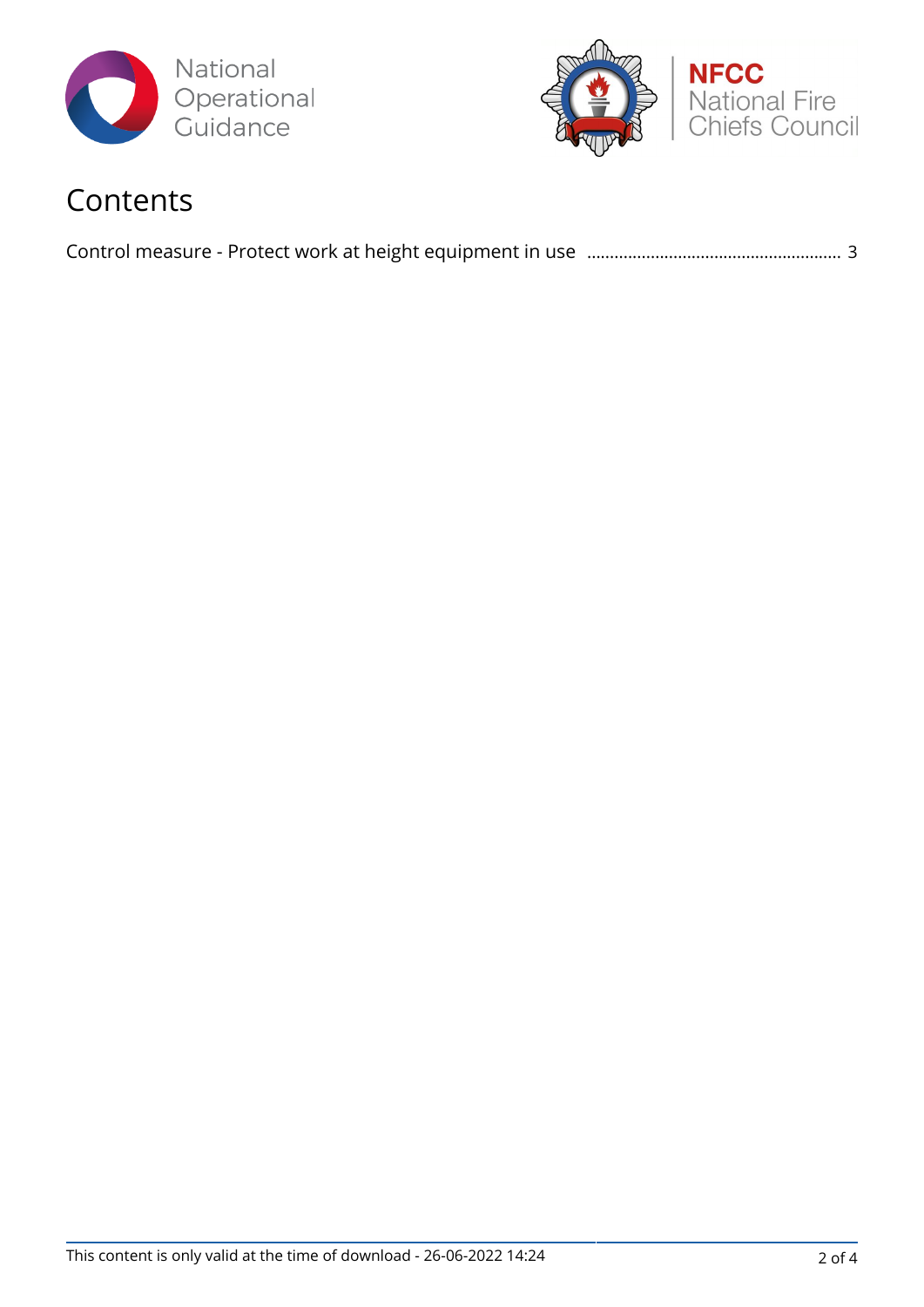



## Control measure - Protect work at height equipment in use

### **Control measure knowledge**

Soft-textile type height safety equipment, including ropes and lanyards, is the most susceptible to damage from unprotected edges in the work at height environment.

Sharp or abrasive edges should be controlled using the following hierarchical approach:

- Remove (the hazard, where feasible)
- Avoid (the hazard)
- Protect (against the hazard)

After hazard removal, the best form of protection for textile equipment is to avoid contact completely. This can normally be achieved by using anchors and rigging configurations that completely avoid, or deviate from, edges or by using other equipment that holds the ropes away from the abrasive or sharp edge. Consideration must be given to the potential consequences of failure and shifts of positions. The access/rescue path of textile equipment must be fully assessed for potential hazards.

The following are examples of hazards that should be taken into account when protecting textiletype safety equipment:

- Sharp edges such as those found on steel work, cable trays, gratings, glass façades or composite panels
- Abrasive edges and surfaces such as coping stones, rock protrusions and corroded structures
- Trapping and cutting areas such as manhole covers, hatches or doorways
- Heat sources and the risk of melting from hot pipes, exhaust gases, lighting, etc.
- Corrosive substances such as chemical deposits or spillages
- Mechanical equipment, such as tools

Aside from personnel trying to avoid working where edges could compromise operational safety, the key control measure is to use supplementary equipment to protect the ropes when in contact with the edges in question: for example, rope-protecting edge rollers, tripods and cantilever frames.